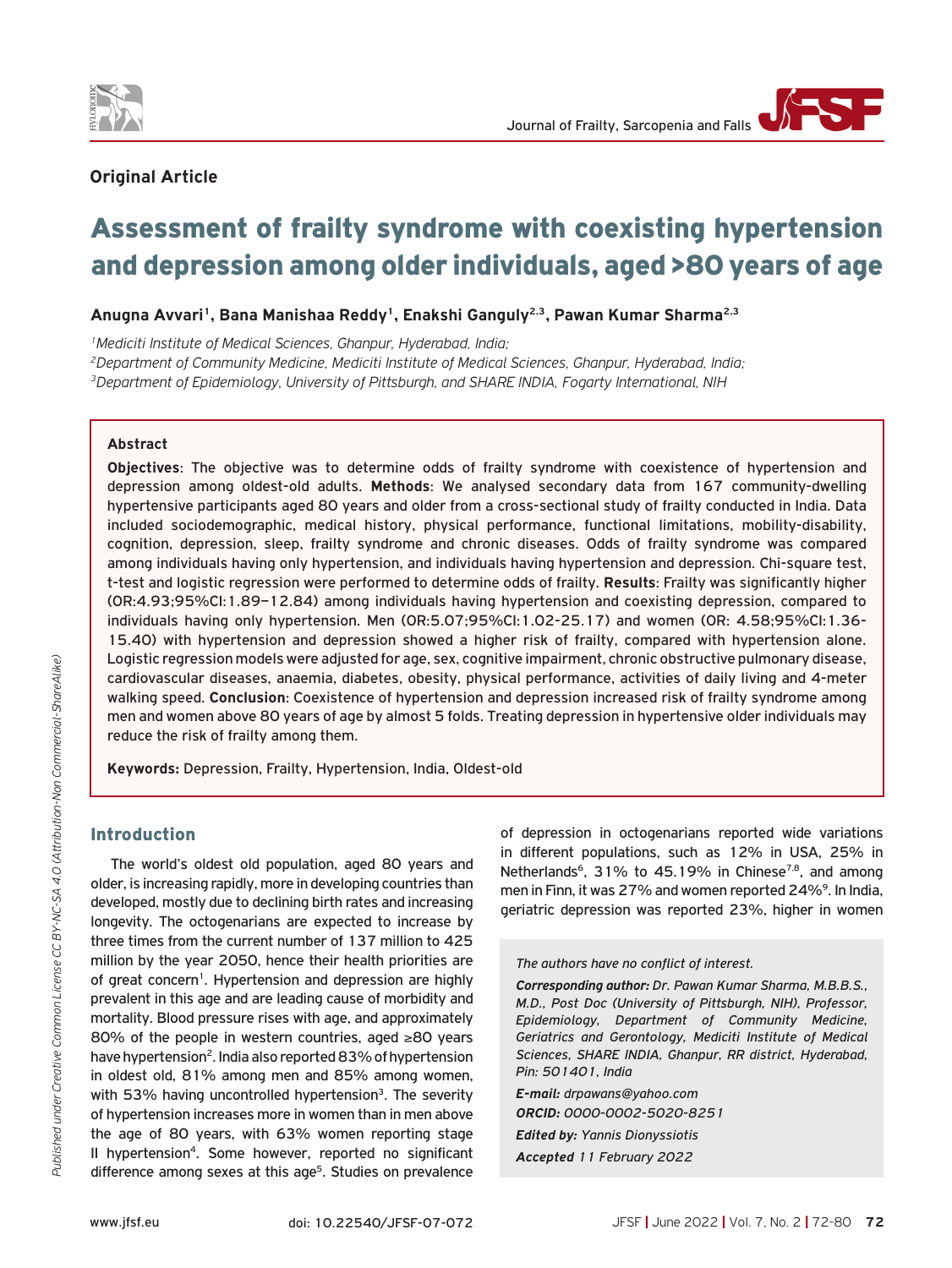than men, in elderly cohort of  $\geq 60$  years of age<sup>10</sup>.

The relationship between hypertension and depression has been studied by many researchers. Increased prevalence of depression was seen in hypertensive patients by Rabkin et al., they found a three times increased frequency of major depression in patients with hypertension<sup>11</sup>. A prospective study from Finland found that "hopelessness" was associated with three times increased incidence of hypertension in previously normotensive men, after adjusting for confounders including age, education, body mass index, resting blood pressure, parental history of hypertension, physical activity, smoking and alcohol consumption<sup>12</sup>. Meng et al., too suggested that individuals experiencing depression were at high risk of developing hypertension<sup>13</sup>. Conversely some studies reported association of depression with low blood pressure<sup>14,15</sup>. The exact mechanism of relation of hypertension and depression is not yet established, but sympathetic nervous system hyper-reactivity and genetic influences are hypothesised as underlying mechanisms in the relationship between depression and hypertension<sup>16-18</sup>. Recent theories regarding depression revolve around the biogenic amine pathway, and suggested that the disease is related to a deficiency in monoamines (serotonin, dopamine and norepinephrine) in the central nervous system. The compounds that inhibit monoamine reuptake, leading to an increased concentration of monoamines in the synaptic cleft, have been proven to be clinically effective antidepressants<sup>19,20</sup>. Monoamine oxidase inhibitors therefore have anti-hypertensive effect on individuals $21$ .

Although evidence of an association between depression and development of hypertension is not clear, but, that depression can impair the management and prognosis of hypertension, is proven<sup>22,23</sup>. Moreover, hypertension and depression follow the same biological pathway independently influencing several morbidities, however there is no information on their combined effect on other chronic conditions among older individuals.

Frailty syndrome is a clinical geriatric syndrome which is responsible for high risk of adverse health outcomes, compromises physical functions of an individual at older age and leads to high risk of mortality $24$ . It is described as loss of body reserves and difficulty in coping up with day to day stressors of everyday life. Frailty increases exponentially with increasing age, in the Cardiovascular Health Study (CHS), a population-based, longitudinal study of coronary heart disease and stroke with 1250 participants aged 65 year old, the prevalence of frailty increased with age, from 3.9% in the 65-74 age group to 25% in the 85+ group and was greater in women than men<sup>25</sup>. Our earlier paper reported prevalence of frailty of around 80% among Indian individuals aged ≥80 years of age with no significant difference in sexes<sup>26</sup>.

We believe that there is link between hypertension, depression and frailty syndrome because all three conditions are associated with high inflammation in the body. To the best of our knowledge, there is no study that determined risk

of frailty syndrome with coexistent effect of hypertension and depression, more so in oldest old individuals ≥80 years of age. The objective of this study was to determine the combined effect of hypertension and depression in relation to odds of frailty syndrome in oldest old individuals (≥80 years of age) in India.

## Materials and Methods

This analysis was done using data collected from a crosssectional study conducted on frailty syndrome and associated factors among community dwelling octogenarians, aged 80 years and older, residing in Hyderabad city of Telangana, India, in the year 2017. The detailed methodology is described elsewhere<sup>3</sup>, briefly 200 participants (38% men) were randomly enrolled from 12 large residential gated communities. The data was collected by trained investigators upon home visits, after written informed consent was obtained from all the participants. Ethical approval was obtained from Institutional Review Board (IRB) of Mediciti Institute of Medical Sciences (MIMS), Ghanpur, Hyderabad and Indian Council of Medical Research (ICMR), Delhi. Out of 200 participants, 167 participants (62 men and 105 women) were hypertensive. In this analysis we included these 167 hypertensive participants and divided them into two groups: Individuals having *Hypertension Coexisting with Depression and individuals having Hypertension but no Depression*.

## *Measurement of blood pressure*

Three readings of resting blood pressure were measured with interval of 1 minute, using an electronic sphygmomanometer (OMRON HEM 7120, Omron Healthcare Co., Ltd., Japan). Systolic and diastolic blood pressures were recorded on relaxed calm participant in the sitting position, with knees flexed at 90 degrees with heel and foot touching the ground, elbows raised at the level of their heart. They were instructed to abstain from eating, drinking alcohol/caffeinated drinks or exercise at least for 30 min before blood pressure measurement. The average of last two readings was considered to define systolic and diastolic blood pressure of the individual<sup>27</sup>.

# *Ascertainment of Hypertension*

Individuals were categorised as hypertensive when their systolic blood pressure (SBP) ≥140 mmHg, diastolic blood pressure (DBP)  $\geq$ 90 mmHg<sup>28</sup>, and/or self-reported hypertension and /or taking anti-hypertensive medicine, prior diagnosed hypertensive by the doctor. Controlled hypertension was defined as individuals having a current SBP <140 mmHg and DBP <90 mmHg and taking antihypertensive medicines, or diagnosed hypertensive by the doctor and having a current SBP <140 mmHg and DBP <90 mmHg. Uncontrolled hypertension was defined as individuals with SBP ≥140 mmHg and DBP ≥90 mmHg and taking anti-hypertensive medicines or individuals diagnosed with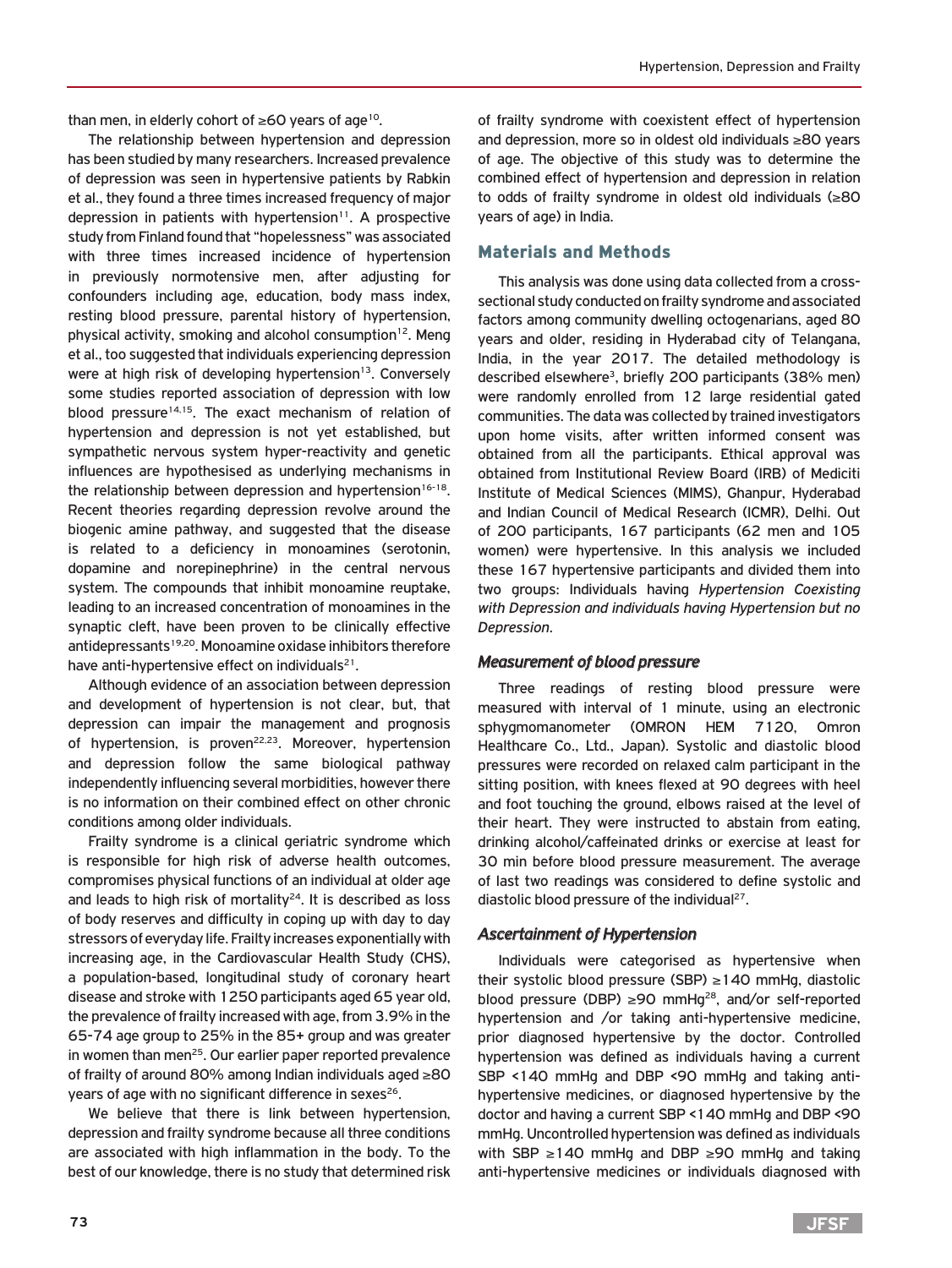hypertension by the doctor and not taking pharmacological treatment and SBP ≥140 mmHg, and DBP ≥90 mmHg.

#### *Measurement of Depression*

The depression was ascertained using Geriatric Depression Scale (GDS) 15 – points. The total score ranges from 0–15. Higher scores suggest increase in depressive symptoms; scores ≥5 indicated presence of depression; scores 9 to 11 were described as moderate and 12 to 15 was described as severe depression. The Geriatric Depression Scale (GDS) is a valid tool for detecting depression among elderly persons residing in community settings $29$ .

## *Measurement of Frailty syndrome*

Frailty phenotype was measured by Linda Fried's Frailty Criteria25,30 which includes examining 5 phenotypic criteria i.e. low grip strength, low energy, slowed walking speed, low physical activity, and unintentional weight loss. Participants meeting 3 conditions of the 5 phenotypic criteria indicating compromised energetics were categorised as frail participant.

#### *Measurements of each component of Frailty*

Slow walking was defined by, walk time taken to complete 4-meter walk, stratified by gender and height (genderspecific cut-off a medium height) (Table 1).

**Table 1.** Gender-specific cut-off time to walk.

| <b>Men</b>           | <b>Cut-off Time to Walk</b> |
|----------------------|-----------------------------|
| Height $\leq$ 173 cm | $\geq 7$ seconds            |
| Height $>173$ cm     | $\geq 6$ seconds            |
| Women                |                             |
| Height $\leq$ 159 cm | $\geq 7$ seconds            |
| Height $>159$ cm     | $\geq 6$ seconds            |

**Low grip strength** was defined based on BMI, separately among men and women (Table 2).

**Table 2.** Cut-off for grip strength based on BMI, among men and women.

| <b>Men</b>                  | Cut-off for grip strength |
|-----------------------------|---------------------------|
| $BM \leq 24$                | $\leq$ 29                 |
| BMI 24.1 - 26               | $\leq 30$                 |
| BMI 26.1 - 28               | $\leq 30$                 |
| <b>BMI &gt;28</b>           | $\leq$ 32                 |
| <b>Women</b>                |                           |
| $BM \leq 23$                | $\leq 17$                 |
| $\overline{BM123}$ . 1 – 26 | $\leq$ 17.3               |
| BMI 26.1 $-29$              | $\leq$ 18                 |
| <b>BMI &gt;29</b>           | $\leq$ 21                 |

**Low energy (exhaustion)** was ascertained upon interview. A question was asked whether the person feels low energy and exhausted, if the person answered "Yes" affirmatively then the participant was considered having low physical activity.

**Unintentional weight loss** was asked to the participants using a question whether they were losing significant weight in past 12 months, followed by the question whether they are trying to lose their weight. If a participant answered the first question as "Yes" and second question as "No", then the participant was categorised as having unintentional weight loss.

**Low Physical activity** was measured by asking question whether the participant does any physical activity like playing sports, going to the gym, walking, gardening, hiking, jogging, biking, exercise cycling, dancing, aerobics, swimming (moderately strenuous chores excluding normal daily routine work). If the participant said "No" then he was considered as having low physical activity

#### *Other measurements*

Socio demographic data included age, sex, schooling and status of living single was collected by interviewing using a structured questionnaire; Anthropometric measurements were done by standard protocol using seca measuring scales, weighing machine and stationmaster; Medical history i.e. chronic obstructive pulmonary disease (COPD), cardio vascular diseases (CVD), was measured upon interview using structured questionnaire; Anaemia was ascertained upon haemoglobin examination and using cut offs of WHO classification; Diabetes was ascertain on previous history of diabetes and/or fasting blood sugar examination; Obesity was measured by BMI, Asian Indian classification.

Cognitive impairment was measured by using Mini Mental State Examination (MMSE); MMSE tests orientation, registration, attention and calculation, recall, language and praxis. A hindi (Indian language) version of this tool has been tested earlier in the Indian setting and validated. Single cutoff score <24 on MMSE was defined as cognitively impaired.

Physical performance was measured by Short Physical Performance Battery (SPPB). The SPPB consists of a 4-meter walk, 5 times repeated chair stands, and 3 hierarchical standing balance tests. Each of the three performance measures was assigned a categorical score ranging from 0 to 4, with 4 indicating the highest level of performance and 0 the inability to complete the test. A summary score ranging from 0 (worst performers) to 12 (best performers) was calculated by adding gait speed, chair stands, and balance scores which is a score of three tests.

Activities of Daily Living (ADLs) constituted of 6 activities that included walking across the small room, bathing, grooming, dressing eating, getting out of bed and using toilet. If any participant couldn't do even 1 activity out of above 6 then he was considered having poor activities of daily living.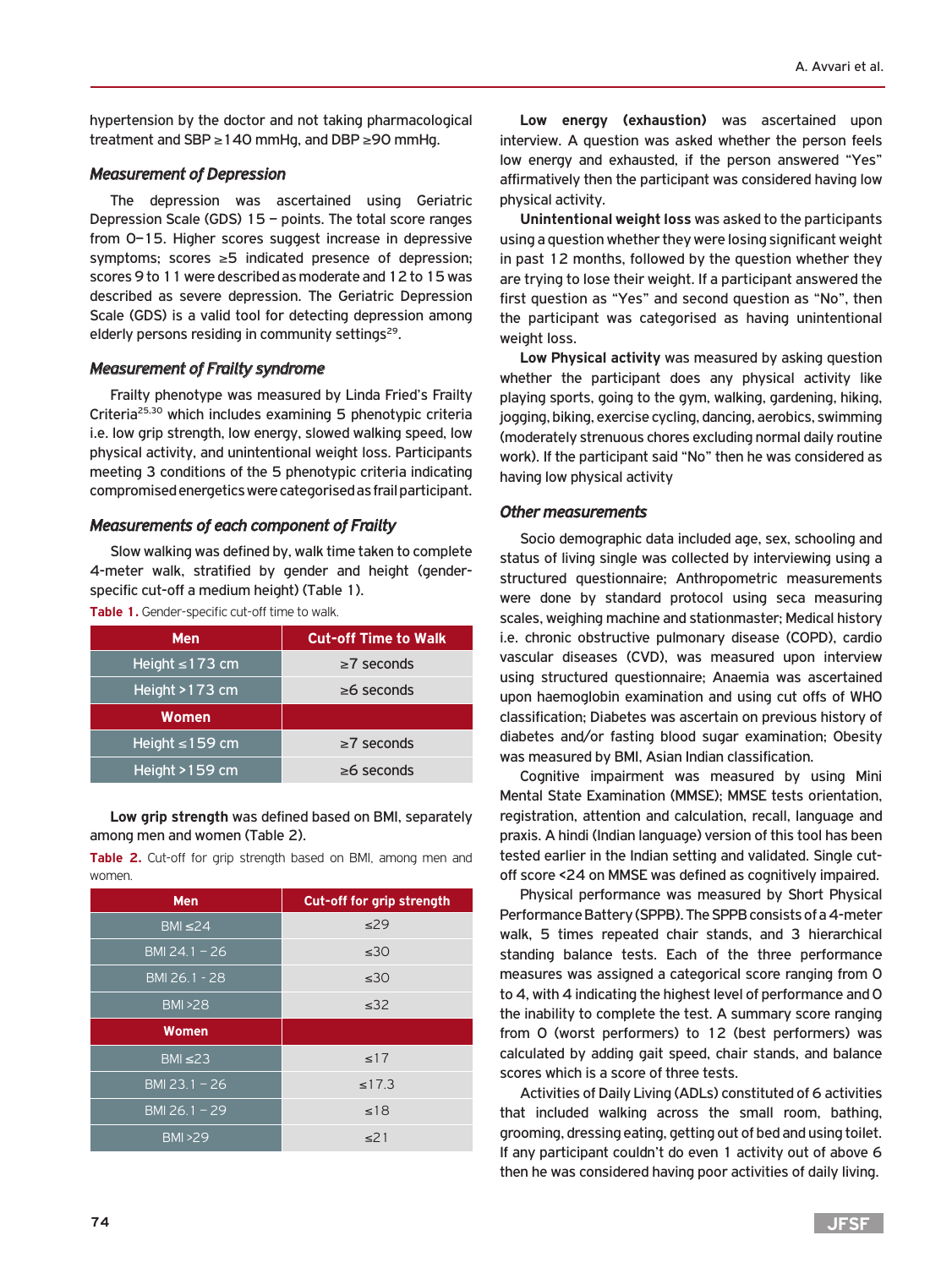| <b>Variables</b>                                                                                                                                                                                                                           | <b>Hypertensive</b><br>(mean or %)<br>$(n=85)$ | <b>Hypertensive &amp;</b><br><b>Depression (mean</b><br>or %) (n=82) | <b>P</b> Value | <b>Odds Ratio</b><br>(OR) Or Mean<br>difference | 95% Confidence<br>Interval (CI) |  |  |  |
|--------------------------------------------------------------------------------------------------------------------------------------------------------------------------------------------------------------------------------------------|------------------------------------------------|----------------------------------------------------------------------|----------------|-------------------------------------------------|---------------------------------|--|--|--|
| <b>Demographic Characteristics</b>                                                                                                                                                                                                         |                                                |                                                                      |                |                                                 |                                 |  |  |  |
| Age $(\%)^*$                                                                                                                                                                                                                               | $82.35 \pm 3.11$                               | $84.35 \pm 4.46$                                                     | 0.001          | 2.00 <sup>a</sup>                               | $0.82 - 3.17b$                  |  |  |  |
| Men (%)                                                                                                                                                                                                                                    | 44.7                                           | 29.3                                                                 | 0.02           | 1.95                                            | $1.03 - 3.07$                   |  |  |  |
| Women $(\%)^*$                                                                                                                                                                                                                             | 55.3                                           | 70.7                                                                 |                |                                                 |                                 |  |  |  |
| No Schooling (%)*                                                                                                                                                                                                                          | 26.2                                           | 72.8                                                                 | < 0.001        | 7.22                                            | $3.64 - 14.33$                  |  |  |  |
| Living single (%)*                                                                                                                                                                                                                         | 49.4                                           | 75.3                                                                 | < 0.001        | 3.12                                            | $1.61 - 6.04$                   |  |  |  |
| <b>Anthropometric measurements</b>                                                                                                                                                                                                         |                                                |                                                                      |                |                                                 |                                 |  |  |  |
| Hip Circumference (cm) (mean $\pm$ SD) $^*$                                                                                                                                                                                                | $100.73 \pm 11.20$                             | $93.85 \pm 10.51$                                                    | < 0.001        | 6.88 <sup>a</sup>                               | $3.55 - 10.20$ <sup>b</sup>     |  |  |  |
| Waist Circumference (cm)(mean $\pm$ SD) $^{\star}$                                                                                                                                                                                         | $93.85 \pm 10.51$                              | $90.35 \pm 16.60$                                                    | 0.01           | 3.5 <sup>a</sup>                                | $-0.7294 - 7.72$ <sup>b</sup>   |  |  |  |
| Body Mass Index (kg/m <sup>2</sup> ) (mean $\pm$ SD)*                                                                                                                                                                                      | $24.32 \pm 4.37$                               | $22.21 \pm 4.63$                                                     | 0.004          | 2.10 <sup>a</sup>                               | $0.69 - 3.51$ <sup>b</sup>      |  |  |  |
| Obesity (%)*                                                                                                                                                                                                                               | 62.7                                           | 29.9                                                                 | < 0.001        | 0.25                                            | $0.13 - 0.49$                   |  |  |  |
| <b>Frailty syndrome</b>                                                                                                                                                                                                                    |                                                |                                                                      |                |                                                 |                                 |  |  |  |
| Frailty syndrome (scores) (mean $\pm$ SD)*                                                                                                                                                                                                 | $3.02 \pm 0.87$                                | $3.79 \pm 0.78$                                                      | < 0.001        | $-0.77a$                                        | $-1.02 - (-0.52)^{b}$           |  |  |  |
| Frailty syndrome (score $\geq$ 3) (%)*                                                                                                                                                                                                     | 70.6                                           | 92.7                                                                 | 0.001          | 5.27                                            | $2.03 - 13.69$                  |  |  |  |
| $\mathcal{L}$ . A contact that the contact the contact of the contact of the contact of the contact of the contact of the contact of the contact of the contact of the contact of the contact of the contact of the contact of the<br>1.66 |                                                |                                                                      |                |                                                 |                                 |  |  |  |

*\*p<0.05 considered significant, \*\*t test, \*\*\*chi sq. test, a mean difference, b 95%Confidence Interval of mean difference.*

**Table 3.** Characteristics and Odds of Frailty among Individuals having Only Hypertension and Hypertension coexisting Depression.

## **Statistics**

Data was analysed using SPSS, version 25 software (SPSS Inc., Chicago, IL, USA). Comparison of characteristics and outcome variable – Frailty phenotype, was done among "individuals having hypertension and depression" and "individuals with only hypertension", using chi square  $(x^2)$  test for categorical variables and t test for continuous variables in univariate analysis. Odds ratio (OR) and 95% confidence interval (95%CI) were calculated by backward logistic regression analysis to determine association of coexisting hypertension and depression with frailty syndrome, p<0.05 was considered significant. To determine the association we created three logistic regression models namely for total study population, men and women and calculated OR and 95%CI for each separately. Following variables were adjusted in Logistic regression models: age, sex, cognitive impairment, chronic obstructive pulmonary disease (COPD), cardio vascular diseases (CVD), anaemia, diabetes, obesity, physical performance (SPPB), activities of daily living (ADLs) and 4 - meter walking speed. The data was projected in Odds ratio, 95% confidence interval, proportions and means. Posthoc analysis showed at least 96.4% power for prevalence of Frailty

## Results

Total 167 hypertensive participants were considered for this analysis, out of which 37.1% were men. The mean age of

the study participants was 83.34±3.95 years and there was no significant difference in mean age of men (83.52±4.10) and women (83.23±3.88). 62% participants were living single; more women were living single (80%) than men (37.1%). 48.1% participants did not attend school; illiteracy was higher among women (52%). Body Mass Index was  $23.31\pm4.67$  kg/m<sup>2</sup> for our study participants, with no significant difference in men  $(22.8\pm4.40 \text{ kg/m}^2)$  and women  $(23.56\pm4.72 \text{ kg/m}^2)$ . 49.1% participants had Depression, it was significantly higher in women hypertensives (55.2%) than men hypertensives (61.11%).

Table 3 describes the characteristics of the individuals having hypertension and individuals having hypertension and depression coexisting upon univariate analysis. In demographic characteristics, hypertensive with depression group were older, had more women, less individuals attended formal schooling and more participants were living single (p<0.05). Individuals in only hypertensive group were taller, heavier, had higher waist and hip circumference, had higher BMI and more obesity compared to hypertensive with depression group (p<0.05). Prevalence of frailty syndrome was significantly higher (p<0.05) in hypertensive individuals who had depression coexisting. Age wise stratification of frailty with Hypertension, and with Hypertension plus Depression is shown in Table 4.

Table 5 shows Frailty syndrome stratified with stages of Hypertension (according to Joint National Committee – 7 guidelines) using current blood pressure measurement.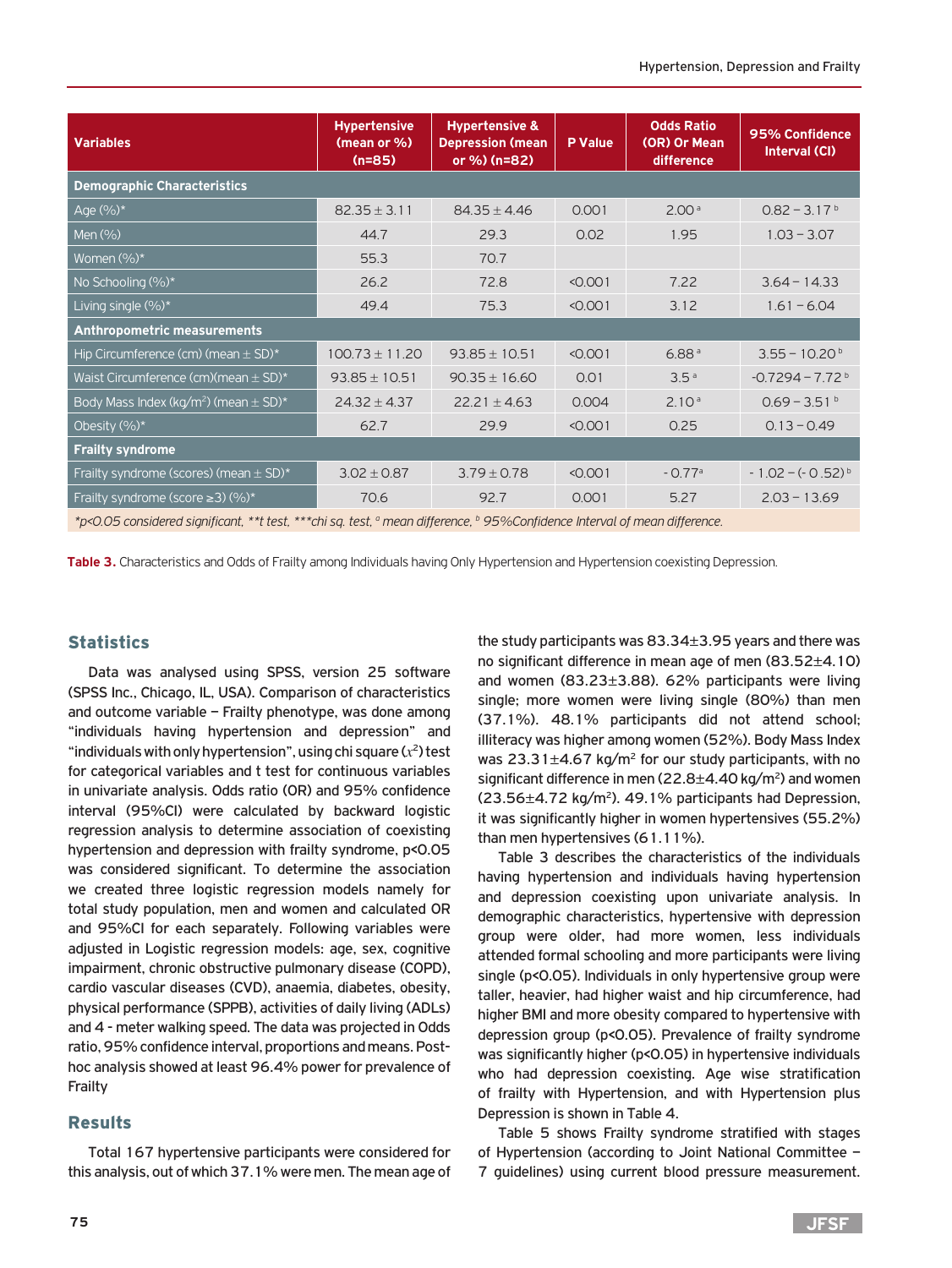| Age group    | <b>Hypertension without</b><br>depression $(\% )$ n = 85 | <b>Hypertension with</b><br>depression $\overline{(%)}$ n = 82 | P value | <b>OR (95%CI)</b>      |
|--------------|----------------------------------------------------------|----------------------------------------------------------------|---------|------------------------|
| 80 to 84     | 67.7                                                     | 97.7                                                           | < 0.001 | $20.47(2.62 - 159.51)$ |
| 85 to 89     | 77.8                                                     | 90.9                                                           | 0.24    | $2.85(0.42 - 17.80)$   |
| 90 and above | 100.00                                                   | 86.7                                                           | 0.44    | $1.30(1.05 - 1.70)$    |

**Table 4.** Age wise stratification of Frailty with Hypertension and with Hypertension plus Depression.

| <b>Stages of</b><br><b>Hypertension</b> | <b>Systolic blood</b><br>pressure without<br>depression<br>% Frailty | <b>Systolic blood</b><br>pressure with<br>depression<br>% Frailty | P value | <b>Diastolic blood</b><br>pressure without<br>depression<br>% Frailty | <b>Diastolic blood</b><br>pressure with<br>depression<br>% Frailty | P value |
|-----------------------------------------|----------------------------------------------------------------------|-------------------------------------------------------------------|---------|-----------------------------------------------------------------------|--------------------------------------------------------------------|---------|
| Prehypertension                         | 69.2                                                                 | 92.1                                                              | 0.02    | 70.8                                                                  | 88.9                                                               | 0.07    |
| Stage 1                                 | 69.2                                                                 | 90.6                                                              | 0.04    | 83.3                                                                  | 100.00                                                             | 0.16    |
| Stage 2                                 | 72.4                                                                 | 100.00                                                            | 0.03    | 61.5                                                                  | 80.0                                                               | 0.43    |

Table 5. Frailty syndrome stratified with stages of Hypertension (Joint National Committee - 7) using current blood pressure measurement.

|                                                                   | Men (n=62)                         |                                                    |                |                                                                     | <b>Women (n=105)</b>               |                                                    |                |                                                                       |
|-------------------------------------------------------------------|------------------------------------|----------------------------------------------------|----------------|---------------------------------------------------------------------|------------------------------------|----------------------------------------------------|----------------|-----------------------------------------------------------------------|
| <b>Variables</b>                                                  | <b>Hypertensive</b><br>(mean or %) | <b>Hypertensive</b><br>& Depression<br>(mean or %) | <b>P</b> Value | <b>Odds Ratio</b><br>(OR) 95%<br><b>Confidence</b><br>Interval (CI) | <b>Hypertensive</b><br>(mean or %) | <b>Hypertensive</b><br>& Depression<br>(mean or %) | <b>P</b> Value | <b>Odds Ratio</b><br>(OR) (95%<br><b>Confidence</b><br>Interval (CI)) |
| Age (%)                                                           | $81.93 \pm 2.48$                   | $84.26 \pm 4.26$                                   | 0.002          | $\overline{\phantom{a}}$                                            | $82.84 \pm 3.71$                   | $84.58 \pm 4.53$                                   | 0.10           |                                                                       |
| No Schooling<br>(9/0)                                             | 25.5                               | 74.1                                               | < 0.001        | 8.36 (3.46)<br>$-23.16$                                             | 27.0                               | 66.7                                               | 0.003          | $5.40(1.76 -$<br>16.49                                                |
| Living single<br>(9/0)                                            | 72.3                               | 86.2                                               | 0.06           | $2.39(0.89 -$<br>6.39                                               | 21.1                               | 47.8                                               | 0.02           | $3.43(1.11 -$<br>10.64                                                |
| Height (cm)<br>$(mean \pm SD)$                                    | $152.11 \pm 4.85$                  | $148.63 \pm 7.48$                                  | 0.007          |                                                                     | $164.74 \pm 8.57$                  | $159.35 \pm$<br>8.92                               | 0.02           |                                                                       |
| Weight (kg)<br>$(mean \pm SD)$                                    | $58.59 \pm 12.76$                  | $50.26 \pm 12.19$                                  | 0.001          |                                                                     | $63.40 \pm 14.53$                  | 54.10 $\pm$<br>13.63                               | 0.005          |                                                                       |
| <b>Body Mass</b><br>Index (kg/m <sup>2</sup> )<br>$(mean \pm SD)$ | $24.59 \pm 4.32$                   | $22.88 \pm 4.91$                                   | 0.03           |                                                                     | $23.96 \pm 4.47$                   | $21.05 \pm 3.72$                                   | 0.01           |                                                                       |
| Obesity (%)                                                       | 66.7                               | 22.7                                               | 0.001          | $0.14(0.04 -$<br>0.49                                               | 59.6                               | 32.7                                               | 0.006          | $0.33(0.14 -$<br>0.74)                                                |
| Frailty<br>syndrome<br>(scores)<br>$(mean \pm SD)$                | 2.84                               | 3.79                                               | < 0.001        |                                                                     | 3.17                               | 3.79                                               | < 0.001        |                                                                       |
| Frailty<br>syndrome<br>(%)(score)<br>$\geq$ 3)                    | 68.4                               | 91.7                                               | 0.03           | $5.07(1.02 -$<br>25.17                                              | 72.3                               | 93.1                                               | 0.004          | $5.16(1.55 -$<br>17.13)                                               |
| p<0.05 considered significant.                                    |                                    |                                                    |                |                                                                     |                                    |                                                    |                |                                                                       |

**Table 6.** Characteristics and Odds of Frailty among Men and Women having Only Hypertension and Hypertension coexisting Depression.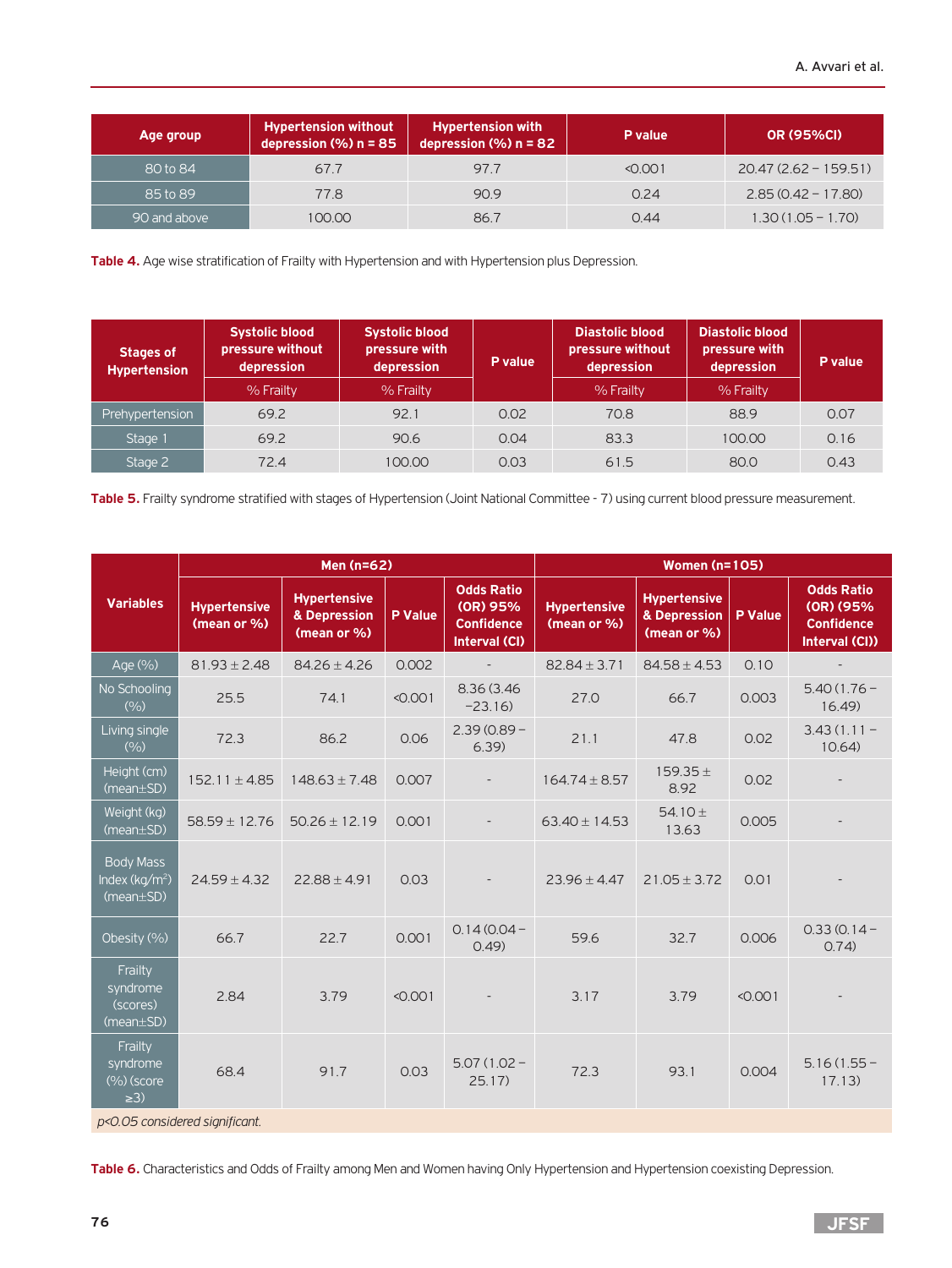| <b>Variable</b>                               | Model 1           | Model 2           | Model 3            | Model 4            | Model 5            |
|-----------------------------------------------|-------------------|-------------------|--------------------|--------------------|--------------------|
|                                               | <b>OR (95%CI)</b> | <b>OR (95%CI)</b> | <b>OR (95%CI)</b>  | <b>OR (95%CI)</b>  | <b>OR (95%CI)</b>  |
| Coexisting<br>Hypertension with<br>Depression | 5.06(1.94, 13.18) | 4.33(1.62, 11.60) | 4.25 (1.06, 11.29) | 4.14 (1.55, 11.02) | 4.93 (1.89, 12.84) |

*Model 1: Adjusted with, Age and Sex.*

*Model 2: Adjusted with, Model 1 + COPD, CVD, Diabetes, Cognitive Impairment.*

*Model 3: Adjusted with, Model 1 + SPPB, ADLs.*

*Model 4: Adjusted with, Model 2 + Poor SPPB, ADLs.*

*Model 5: Adjusted with, (fully adjusted) age, sex, cognitive impairment, chronic obstructive pulmonary disease (COPD), cardio vascular diseases (CVD), diabetes, anaemia, obesity, physical performance (SPPB), activities of daily living (ADLs) and 4-meter walk speed.*

Table 7. Logistic Regression Models showing Odds of Frailty syndrome with Coexisting Hypertension and Depression.

|                                               |                           | Total                                           | <b>Men</b>                |                                                           |                           | <b>Women</b>                                       |  |
|-----------------------------------------------|---------------------------|-------------------------------------------------|---------------------------|-----------------------------------------------------------|---------------------------|----------------------------------------------------|--|
| <b>Variables</b>                              | <b>Odds ratio</b><br>(OR) | 95% Confidence Interval<br>(CI) (Lower – Upper) | <b>Odds ratio</b><br>(OR) | 95% Confidence<br><b>Interval (CI) (Lower</b><br>– Upper) | <b>Odds ratio</b><br>(OR) | 95% Confidence<br>Interval (CI)<br>(Lower - Upper) |  |
| Coexisting<br>Hypertension with<br>Depression | $4.93***$                 | $1.89 - 12.84$                                  | $5.07*$                   | $1.02 - 25.17$                                            | $4.58**$                  | $1.36 - 15.40$                                     |  |
| Only Hypertension <sup>#1</sup>               | 0.67                      | $0.12 - 3.63$                                   | $\overline{\phantom{a}}$  | $\overline{\phantom{0}}$                                  | $\overline{\phantom{a}}$  | $\overline{\phantom{0}}$                           |  |
| Only Depression <sup>#</sup>                  | 4.66                      | $0.37 - 58.24$                                  | $\overline{\phantom{0}}$  | $\overline{\phantom{a}}$                                  | $\overline{\phantom{0}}$  | $\overline{\phantom{0}}$                           |  |

*Backward stepwise logistic regression: \*p<0.05; \*\* p=0.01; \*\*\* p=0.001. #Analyses with 'only hypertension' and 'only depression' was not performed stratified by gender due to low numbers in these variables.*

**Table 8.** Logistic regression predicting Odds of Frailty syndrome in total population, Men and Women.

Comparison of Systolic blood pressure without and with depression showed a significantly higher proportion of frailty across all stages in the latter group, while for diastolic blood pressure no statistically difference for frailty prevalence was observed. Upon stratification by gender, frailty syndrome was significantly higher (p<0.05) among individuals with hypertension coexisting with depression in both men and women (Table 6). Characteristics of hypertensive and hypertensive with depression in men and women are described in Table 6.

Logistic regression was performed while adjusting for different variables and confounders. Multiple models showing Odds of Frailty syndrome with Coexisting Hypertension and Depression are presented in Table 7. Odds of frailty was assessed by backward logistic regression separately among total study population, men and women. Odds of frailty syndrome significantly increased when hypertension coexisted with depression. If only hypertension or only depression existed among older individuals, our study populations showed no significant associations with frailty syndrome. However, when hypertension and depression existed together in older individuals there was

significant association with frailty (Table 8). Among men and women coexistence of hypertension and depression was independently associated with odds of frailty syndrome (Table 8).

We also compared individuals having controlled and uncontrolled hypertension. In controlled hypertensive with depression group, frailty was 94.0% compared to 71.1% in only controlled hypertensive group (p= 0.003), and in uncontrolled hypertension with depression, frailty was 90.6% compared to only uncontrolled hypertension group where it was 70.0% (p=0.03).

We further did trend analysis by checking interaction between hypertension and depression for odds of frailty. We found frailty significantly increased by about 4 folds upon interaction (p<0.004) (OR: 3.94; 95%CI 1.55 – 10.01).

## **Discussion**

#### *Depression in hypertensive individuals*

In our cohort of hypertensive octogenarians, 49% individuals reported having coexisting depression. Proportion of coexisting depression was more in women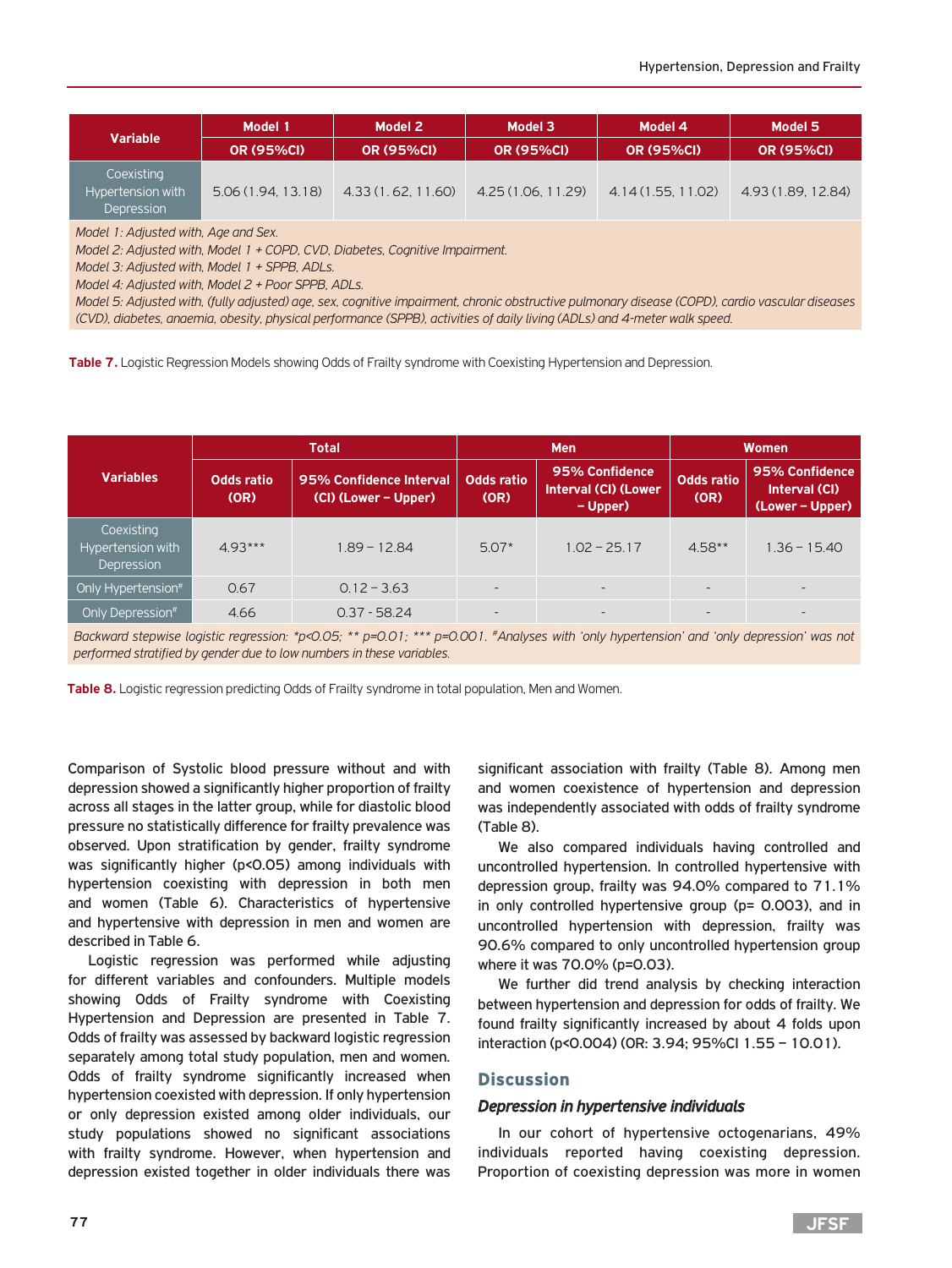than men. A study from China, with participants' mean age of 69 years, reported similar prevalence of 42% depression in hypertensive cohort<sup>31</sup>. A study from Mexico reported 57% prevalence of depression in hypertensive patients in a younger population of mean age 60 years<sup>32</sup>. We could not find age matched population study for comparison of our prevalence of depression in hypertensive individuals, although it is clear that depression is highly prevalent in hypertensive elders with variations across age and ethnic groups $31$ .

Sympathetic nervous system hyper-reactivity and genetic influences are hypothesised as underlying mechanisms in the relationship between depression and hypertension $16,17$ . More recently, the biogenic amine pathway has been implicated for depression<sup>19</sup>, as well as the anti-hypertensive effects of anti-depressants. Also, research widely indicates that depression can impair the management and prognosis of hypertension<sup>22,23</sup>, even though the association between depression and hypertension development is unclear.

## *Odds of Frailty*

In the present paper, we report that hypertension that shows weak association with frailty, becomes strongly associated when depression is a co-existent condition, among the oldest old. Also, the present study found a high prevalence of frailty syndrome among persons aged 80 years and older having depression co-existent with hypertension, irrespective of hypertension being controlled or uncontrolled. Though there were sufficient reports to suggest independent associations of either hypertension or depression with frailty amongst the older adults, we however, did not find any population studies to compare our finding of increased frailty associated with coexistence of depression and hypertension.

Few studies among the oldest old population have concluded that hypertension may show a strong association with frailty. There are ample population based studies, on the contrary, to suggest that hypertension, specifically high systolic blood pressure, plays a rather protective role against most co-morbid conditions resulting from hypo perfusion of tissues, thereby advocating not controlling hypertension within acceptable limits of blood pressure. We found similar relationship of frailty with hypertension in our population earlier<sup>33</sup>.

The present study brought out significant difference in the presence of frailty among hypertensive, and hypertensive individuals having depression and the status of hypertension control also did not apparently change this relationship, thereby leading us to assume that preventing or treating depression among hypertensive individuals may reduce the odds of acquiring frailty.

The plausibility of a neurological pathway connecting the three entities seems most probable, in the absence of polypharmacy and social isolation in our population. The high prevalence of frailty among the hypertensive depressive

group in our study is explained by the vascular depression model described by Alexopoulos et al. that provided the basis for development of depression in later life among those having cerebrovascular disease<sup>34,35</sup>. Depression is a common condition encountered in late life and has been variously attributed to adverse life events and loss of socialization by many. Some neuro-radiological studies described the development of late life depression symptoms consequent to prefrontal subcortical white matter hyperintensities typically attributed to CVB studies<sup>36</sup>, whereas few others favoured the relationship using clinical perspective, wherein it was found that presence of multiple cerebrovascular risk factors including hypertension, led to development of depression symptoms in late life<sup>37</sup>.

The same model has also not only been suggested as prodromal to frailty development<sup>38</sup>, but also a predictor for mortality among older women. Depression and frailty have been shown to be strongly associated among Indian oldest old earlier<sup>33</sup>. The vascular depression model may suggest that Indian population having hypertension as younger adults may develop late life depression as they enter the geriatric age group due to continued microvascular insults<sup>36</sup> to the network of fronto-striatal projections responsible for affective functioning<sup>39</sup>, and such long standing hypertension and depression directly contributes to development of frailty among the oldest old hypertensive depressives.

Few researchers attempted to describe relationship between hypertension and frailty employing a theory of greater arterial stiffness among pre-frail and frail older adults, possibly describing the association between frailty, hypertension and cardiovascular disease<sup>40</sup>. Others showed the association of frailty with hypertensive target organ damage in older adults, thereby hypothesizing that the common mechanism leading to frailty, hypertension, and target organ damage was arteriosclerosis<sup>41</sup>. Recent research points to inflammation and oxidative stress as common mechanisms underlying both hypertension and frailty, with specific markers including C-reactive protein, TN-factor-α, IL-6, leukocytes and fibrinogen elevated in frail elders compared with non-frail<sup>42</sup>. Moreover, oxidative stress markers are also elevated in frailty<sup>43</sup>.

Depression and frailty are also being studied for common biological pathways. Brown et al.<sup>44</sup> described the depressed frail phenotype wherein they proposed potential common biological substrates such as decreased mitochondrial functioning, reduced dopaminergic neurotransmission, and inflammatory processes interfering with activity and mobility as well as causing neurodegenerative disorders including depression, and therefore linking frailty with depression among older adults. Some role of insulin resistance has also been identified. It may therefore, be seen that biological processes that mark old age namely, arteriosclerosis, inflammatory processes, endocrine, and immune changes compound individual's vulnerability to depression<sup>45</sup>. We too, believe that frailty, hypertension and depression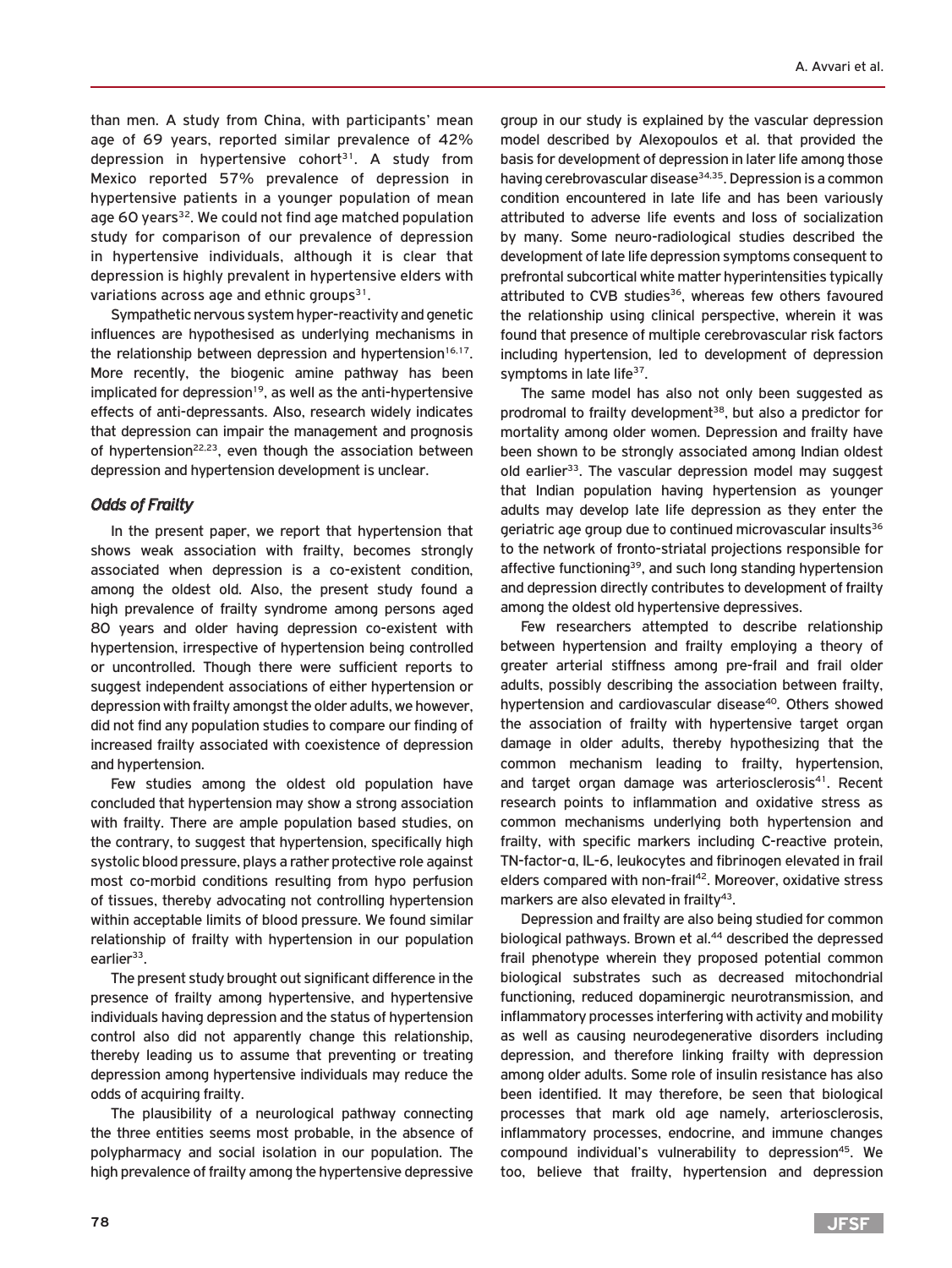share a common underlying biology involving changes in endocrine, hematologic, and immunologic systems<sup>46,47</sup> and, that presence of hypertension and depression together enhances the deterioration in these systems and leads to frailty. We also believe that the relationship may be tridirectional, implying the presence of any two entities out of hypertension, depression and frailty in combination, may cause the third. Further longitudinal researches in these direction may generate clear evidences.

## Conclusion

In a community based study upon oldest old community dwelling individuals having hypertension, we studied the coexistence effect of hypertension and depression on development of frailty. It was found that the coexistence of depression among hypertensive older adults was strongly associated with frailty syndrome among them, whereas both hypertension and depression in isolation were not. Early depression screening along with routine blood pressure control among hypertensives is needed among oldest old and would help to reduce frailty and improve their quality of life. It will be important to explore further that hypertension influences depression or depression influences hypertension for the enhanced negative outcomes in terms of frailty.

## *Strength and Limitations*

The limitations of the present study are its cross sectional design wherein we could not ascertain whether hypertension or depression developed earlier. Further, the element of recall bias in reporting duration of either condition can also not be ruled out. We used geriatric depression scale (GDS-15) which is used for screening and not for diagnosis in clinics, although epidemiological studies use this scale for measure depression. Our strength is a robust population based sample of oldest old individuals, coupled with high response rates, that provided diverse opportunities to study various associations paired with commonly existing co-morbidities. Training of the investigators was done by certified faculty from university of Pittsburgh and NIH, USA, who also followed quality of the data closely.

#### *Acknowledgement*

*Research reported in this publication was conducted by scholars, Pawan Kumar Sharma and Enakshi Ganguly, in the Fogarty International Center of the National Institutes of Health training program under Award no. D43 TW 009078. The authors sincerely thank the Indian Council of Medical Research for approval to conduct the study under the STS grant, 2017, and SHARE INDIA for providing logistical support.* 

#### *Authors' contributions*

*Study design: AA, PKS and EG. Data collection and processing: BMR and PKS. Data analysis: BMR and PKS. Data interpretation: AA, PKS and EG. Drafting manuscript: AA.* 

*Revising manuscript content: AA, EG and PKS. Approving final version of manuscript: AA, BMR, PKS and EG. PKS takes responsibility for the integrity of the data analysis.* 

## *References*

- 1. United Nations DoE, Affairs S. World Population Ageing, 2019. 2019.
- 2. Fields LE, Burt VL, Cutler JA, Hughes J, Roccella EJ, Sorlie P. The burden of adult hypertension in the United States 1999 to 2000: a rising tide. Hypertension 2004;44(4):398-404.
- 3. Reddy BM, Ganguly E, Sharma PK. Hypertension and its Correlates in the Oldest Old Population Aged 80 Years and Above in Urban South India. J Gerontol Geriatr Res 2018;7(3).
- 4. Wassertheil-Smoller S, Anderson G, Psaty BM, Black HR, Manson J, Wong N, et al. Hypertension and its treatment in postmenopausal women: baseline data from the Women's Health Initiative. Hypertension 2000;36(5):780-9.
- 5. Ramakrishnan S, Zachariah G, Gupta K, Rao JS, Mohanan P, Venugopal K, et al. Prevalence of hypertension among Indian adults: Results from the great India blood pressure survey. Indian heart journal 2019;71(4):309-13.
- 6. Stek ML, Gussekloo J, Beekman AT, van Tilburg W, Westendorp RG. Prevalence, correlates and recognition of depression in the oldest old: the Leiden 85-plus study. J Affect Disord. 2004;78(3):193-200.
- 7. Chou KL, Chi I. Prevalence and correlates of depression in Chinese oldest-old. Int J Geriatr Psychiatry 2005;20(1):41-50.
- 8. Yu J, Li J, Cuijpers P, Wu S, Wu Z. Prevalence and correlates of depressive symptoms in Chinese older adults: a population-based study. Int J Geriatr Psychiatry 2012;27(3):305-12.
- 9. Paivarinta A, Verkkoniemi A, Niinisto L, Kivela SL, Sulkava R. The prevalence and associates of depressive disorders in the oldest-old Finns. Soc Psychiatry Psychiatr Epidemiol 1999;34(7):352-9.
- 10. Konda PR, Sharma PK, Gandhi AR, Ganguly E. Geriatric Depression and its Correlates among South Indian Urbans. J Depress Anxiety 2018;7(4).
- 11. Rabkin JG, Charles E, Kass F. Hypertension and DSM-III depression in psychiatric outpatients. Am J Psychiatry 1983;140(8):1072-4.
- 12. Everson SA, Kaplan GA, Goldberg DE, Salonen JT. Hypertension incidence is predicted by high levels of hopelessness in Finnish men. Hypertension 2000;35(2):561-7.
- 13. Meng L, Chen D, Yang Y, Zheng Y, Hui R. Depression increases the risk of hypertension incidence: a meta-analysis of prospective cohort studies. J Hypertens 2012;30(5):842-51.
- 14. Stroup-Benham CA, Markides KS, Black SA, Goodwin JS. Relationship between low blood pressure and depressive symptomatology in older people. Journal of the American Geriatrics Society 2000;48(3):250-5.
- 15. Pilgrim JA, Stansfeld S, Marmot M. Low blood pressure, low mood? BMJ 1992;304(6819):75-8.
- 16. Davidson K, Jonas BS, Dixon KE, Markovitz JH. Do depression symptoms predict early hypertension incidence in young adults in the CARDIA study? Archives of internal medicine 2000;160(10):1495-500.
- 17. Scalco AZ, Scalco MZ, Azul JBS, Lotufo Neto F. Hypertension and depression. Clinics. 2005;60(3):241-50.
- 18. Sullivan PF, Neale MC, Kendler KS. Genetic epidemiology of major depression: review and meta-analysis. Am J Psychiatry. 2000; 157(10):1552-62.
- 19. Mycek MJ, Harvey RA, PC. C. Antidepressant Drugs. In:. Mycek MJ HR, Champe PC, editors. , editor. Philadelphia: Lippincott Williams &